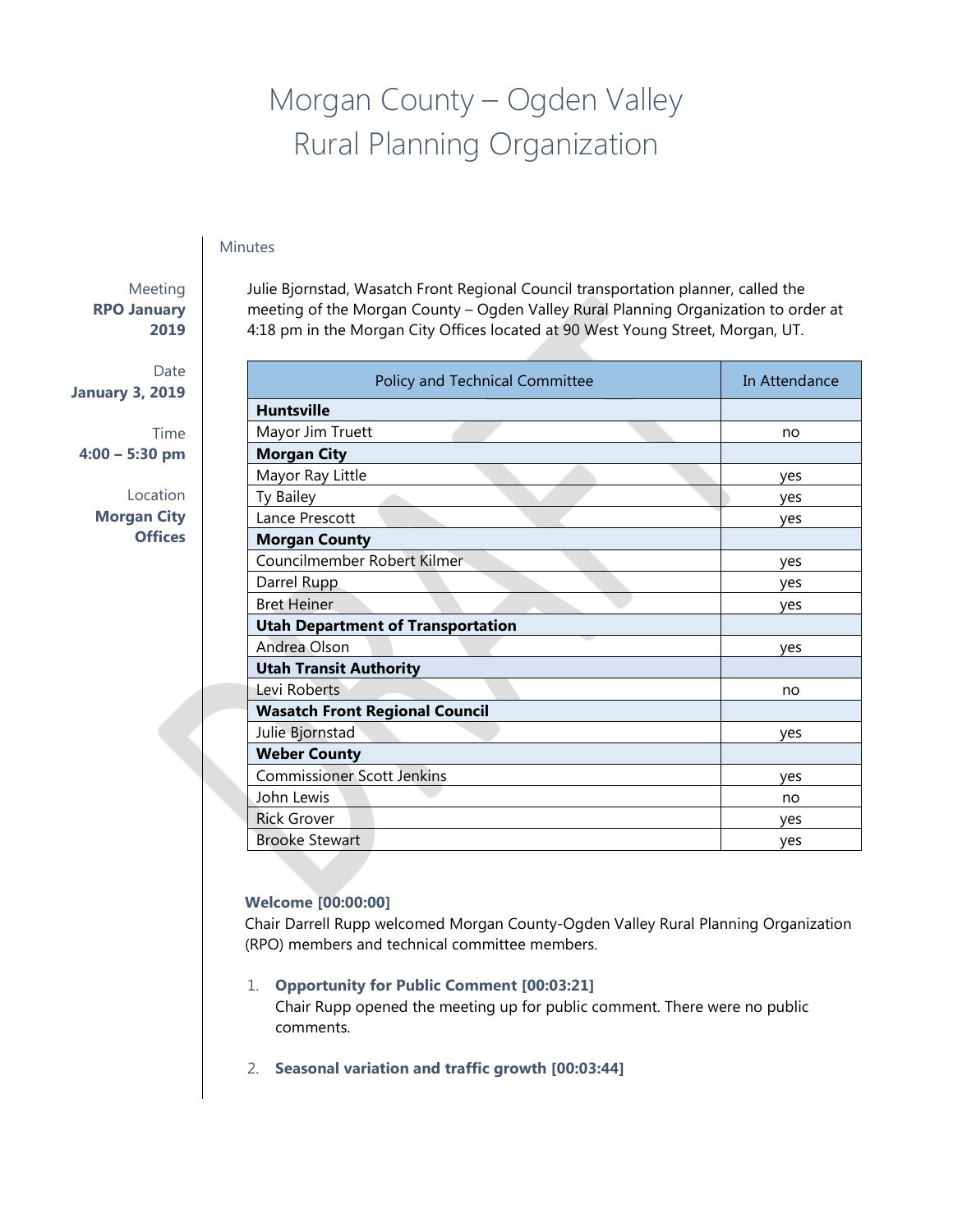Julie Bjornstad discussed seasonal variation and traffic growth in Morgan County and the Ogden Valley. Information regarding seasonal variation were distributed to meeting attendees. There are three automatic traffic recorders, owned and operated by the Utah Department of Transportation. These recorders are on I-84 near the Mountain Green Interchange, on SR-39 near SR-158, and on SR-167 near the Mountain Green Interchange. All three counters recorded highest traffic volumes in the months of June, July, August, and September. A conversation ensued regarding the contributing factors to this seasonal variation, such as recreational bicycling and reservoir usage.

Julie Bjornstad also presented information about traffic growth in the area. There are number of roads in the area that have historic average annual daily traffic. A handful of roads in the area have growth rates greater than 5 percent per year. The road with the highest growth rate in the area is Trapper's Loop. Roads with high percentages of truck traffic are SR-66, SR-158, SR-39, and SR-167.

#### 3. **Action: Approval of November meeting minutes [00:17:10]**

Commissioner Jenkins made the motion to approve the November meeting minutes without changes. The motion was seconded by Mayor Little. All votes were in favor.

### 4. **Project development and scoring [00:17:44]**

A draft project scoring and ranking list was distributed. Julie Bjornstad reviewed the evaluation criteria, which includes improving safety, assuring mobility, maintenance and corridor preservation, providing access to jobs and businesses, providing access to recreation, and safely accommodating active transportation. This project selection criteria was used to score and rank projects. The draft scores did not include information for assuring mobility or bridge condition. These scores will also need to be informed by political and feasibility considerations.

Julie Bjornstad sought feedback and discussion regarding draft scoring. Rick Grover asked about active transportation safety on North Ogden Canyon Road. This road has poor pavement, limited shoulders, and signage that recommends no bicyclists. There were two safety hotpots on North Ogden Canyon Road. Julie Bjornstad stated she would provide Rick Grover with more information. Morgan Valley roads have higher usage of active transportation than the roads to and in Ogden Valley according to Strava data. Strava is an app people can use to record bicycling and walking trips.

The ranking of the Mountain Green interchange was also discussed. The importance of the interchange relocation for the future of the County was noted, but some members of the group did not feel that this was a current priority. As more growth occurs, the interchange relocation will be important in reducing traffic on Old Highway Road. It was noted that many people who live in this area would prefer the current interchange remain open and a new interchange be constructed. The Ogden Valley General Plan also considered the benefit of the interchange relocation on reducing traffic in Ogden Canyon. A discussed ensued regarding travel patterns in the area and whether people would reroute to Trapper's Loop since Ogden Canyon is a shorter travel distance.

Julie Bjornstad asked for further comments by email and noted an updated scoring sheet would be sent out when mobility and bridge data were available.